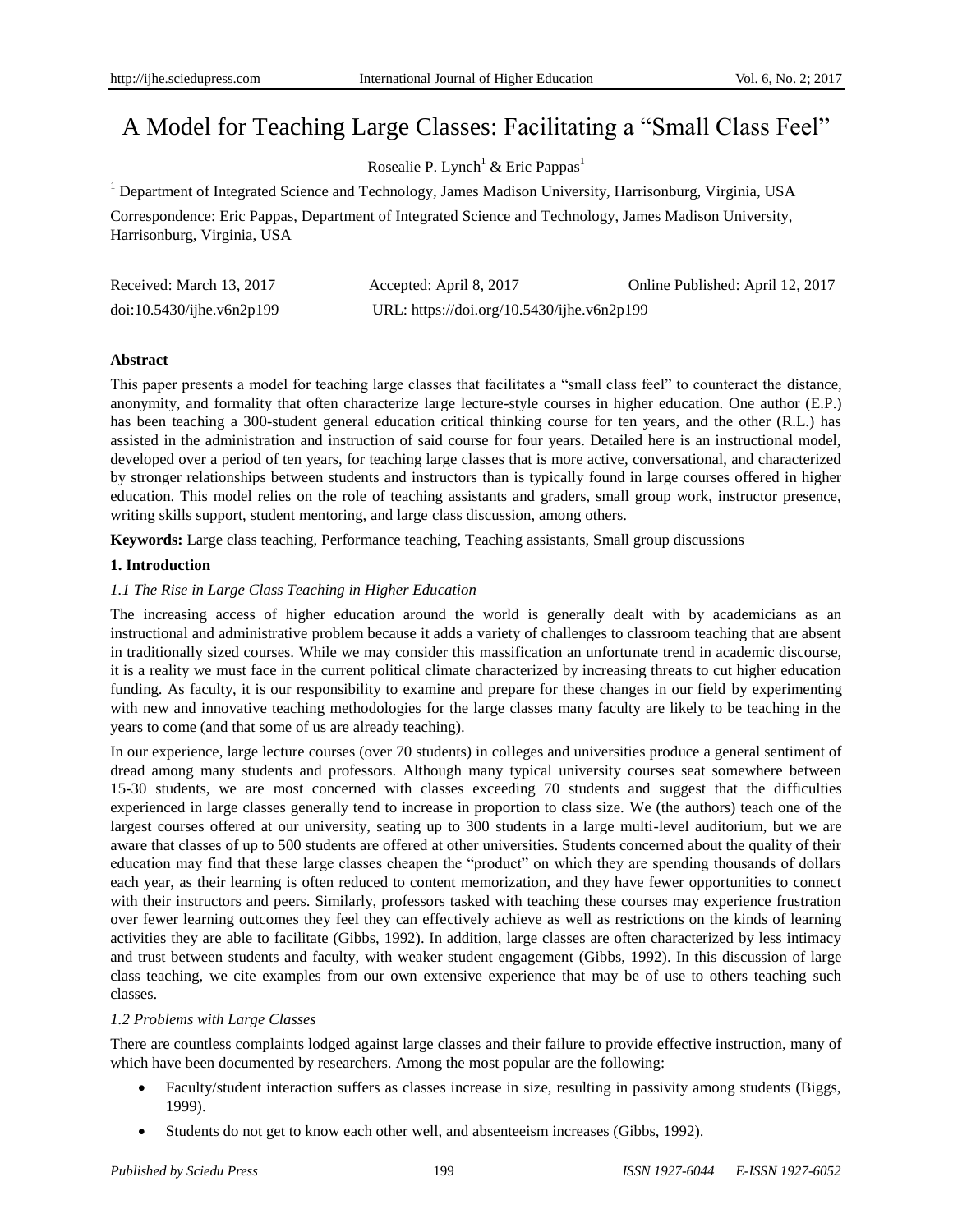- Lack of student engagement with course content results in less class participation and increases student anonymity (Gibbs, 1992).
- Students note a lack of structure in large classes, and little or no chance to discuss class material or interact with their classmates (Carbone & Greenberg, 1998).
- First year students (especially) are unprepared to deal with large class structure and procedures, and find themselves confused and uncomfortable (Ward & Jenkins, 1992).
- Some students respond to the anonymity and impersonal nature of large groups by becoming passive or "acting out in class," unlike they might in a small class setting (Carbone, [1999\)](http://www.tandfonline.com/doi/full/10.1080/13562511003620001?scroll=top&needAccess=true).
- Students may arrive late for class or leave early, exhibit less individual accountability, and engage in other disruptive behavior (Wulff, Nyquist, & Abbott, 1987).
- Faculty have a difficult time being able to relate to such a large number of students and the demands made by them (Gibbs, 1992).
- Large classes mostly foreclose on informal exchanges between faculty and students (Biggs, 1999).
- Class discussion may be brief and superficial and acoustics, visibility, and attention may become communication issues. Such a lack of communication may make it difficult for faculty to determine if students understand course material (Gibbs, 1992).

Certainly, anyone who has taken, or taught, a large class could easily add to this list: student inquiries overwhelming faculty email and office hours; students tuning out, texting or using laptops, sleeping, skipping, missing readings or fudging assignments; and an overreliance on classroom technologies to capture and maintain students' attention. This paper will offer methodologies that may encourage faculty to rethink the structure of their large classes in order to minimize these undesirable effects.

## *1.3 The Authors' Approach to Large Class Teaching*

In our large class, we make it a point not to rely on intrusive classroom technologies to teach or assess our students. While some faculty responsible for teaching large classes have adopted the use of highly choreographed PowerPoints, clicker-dependent activities, Twitter- or text message-based feedback, and routine online quizzes to encourage student engagement—perhaps assuming this is the only available course of action to make up for personal contact and discussion—we have opted to ground our classroom experience in human connection and informality. Large and small group discussions occupy a central role in the course as an important means of facilitating critical thinking skills development. This means that we do not need to use learning management systems like Canvas or other platforms to facilitate discussion.

While we do not necessarily mean to suggest that instruction in a large class can equal the effectiveness of a smaller class, we offer here a description of large class teaching techniques that preserve many of the characteristics enjoyed by students and faculty alike in smaller classes. These characteristics include, but are not limited to, the following: increased familiarity among students; greater accessibility to the instructor; more frequent in-class discussions; personalized feedback; formative assessment; critical thinking and writing skills development opportunities; and small group work. Should an instructor choose to implement the model described in this paper (which incorporates many of these instructional features) student outcomes and feedback from our course have indicated that the practices and structures we have developed can help minimize some of the least desirable characteristics of large classes.

Indeed, we will advance that several of these practices can help accentuate and emphasize the potential strengths of large classes over smaller classes (such as a diversity of viewpoints, multiplicity of relatable authority figures, superior resources and facilities, and growth potential through student participation). Kathryne McConnell, senior director for research and assessment at the Association of American Colleges & Universities, suggests just that approach—to focus on experimenting with methodologies that can highlight what is only possible when teaching at a larger scale—given that economic constraints mean "the large classroom is not going away" anytime soon (qtd. in Mangan, 2016)*.*

Over the years, we have received countless compliments from students noting how they felt more engaged and appreciated the opportunity to share their thoughts with their peers despite the large class setting. Many former students have written follow-up emails to E.P. thanking him for teaching them valuable thinking skills through the course. The course's end-of-term student evaluations consistently fall above the average ratings for general education courses, despite its size and the fact that we do not inflate grades (the average grade remains close to a 75). As well,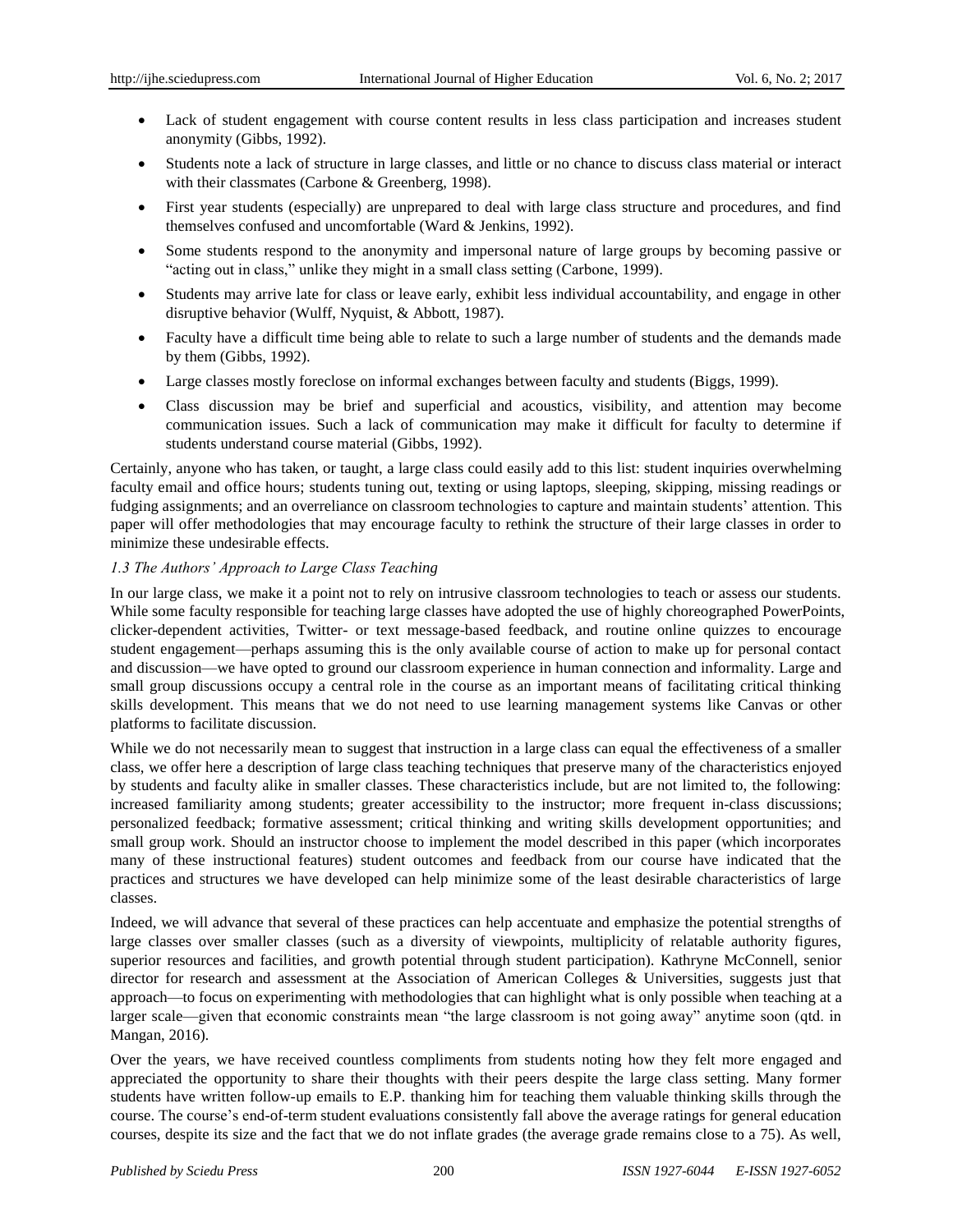we find that in our spring semester course, over 60% of the students enrolled based on a recommendation from a friend or roommate, even though the course has a reputation for being difficult (despite not involving any tests or quizzes). We find that this positive feedback indicates that the model we have slowly developed over years of experimentation successfully delivers a challenging and engaging learning experience to students, which they enjoy far more than a conventional large lecture class that relies on standardized assessment methods. Three successful research studies have been conducted as to the effectiveness of this model (Pappas, 2011; Pappas & Pappas, 2011; Pappas, 2012). These articles address 1) the effectiveness of a cognitive behavior change methodology supporting the growth of critical thinking skills; 2) the use of cognitive dissonance to encourage a change in thinking skills; and 3) the role of progressive instructional methodologies for teaching critical thinking and other higher order thinking skills.

The principle objective of this paper is to describe, in some detail, the model we have developed over the past ten years and the benefits it may offer to both faculty and students. Some elements of our model may be familiar to faculty members, while others may strike our readers as controversial, or perhaps undesirable, additions to large class teaching. Until now, however, a description that would allow an instructor to adopt this model (or parts of it) was not available. We hope our readers will consider experimenting with the way they currently conduct large classes in order to develop a variety of instructional practices and policies for providing an engaging and flexible student-centered learning environment.

## *1.4 Relevant Literature on Large Class Teaching in Higher Education*

Hornsby and Osman (2014) provide a useful overview of the debate about whether large class environments are "a problem for student learning and quality education" (p.711). Not all scholars criticize the massification of higher education, and some have noted the positive role this trend plays in terms of the democratization of higher education—that higher education is "a public good offering the means of breaking down elite power structures, and that increasing access to higher education is a matter of social justice" (p.715).

Embracing this trend toward larger classes insofar as it represents the democratization of higher education—not to mention that we as faculty often have little choice in the matter of class sizes—our concern is how best to deliver this "public good" to larger audiences without compromising on its quality. The brief review of the literature below supports our approach to teaching large classes. It would be difficult—and generally off topic for this paper—to simply cite researchers' excellent ideas for teaching large classes. For that reason, we note only those which relate well to our large class model and which address some of the common problems of large classes, noted above.

## 1.4.1 Large Class Teaching Methodology

Given the short attention span of college students (Bunce, Flens, & Neiles, 2010), breaking up a traditional lecture into smaller segments and incorporating active learning activities is helpful in maintaining overall engagement in course material. Research indicates that students experience fewer lapses in attention during "student-centered" activities such as demonstrations and opportunities to ask questions compared to a lecture, and that this improved attention carries through a lecture segment when such student-centered activities precede it, compared to *vice versa*  (Briggs, 2014). Briggs also suggests switching up activities "every 15 minutes or so" as a rule of thumb.

In a study of students' emotional responses to feedback from instructors among first-year university students, Shields (2015) noted the prevalence of anxiety and blows to confidence in students when faced with negative feedback from faculty, and how this can act as a barrier to class performance. To address this threat to student engagement, the author recommends supplying students with ample opportunities to practice writing skills in low-stakes assignments and offering timely feedback that indicates whether students are on the right track—in other words, to incorporate more formative assessment measures in a course.

Winestone and Millard (2012) propose that introducing active learning and formative assessment in large classes can be beneficial for both students and teachers in terms of their engagement and development. The authors define active learning as "meaningful learning activities that require higher-order thinking and the development of skills over the mere transfer of information" (p. 34) and refer to formative assessment as "information communicated to a learner that is intended to modify his or her thinking or behaviour for the purpose of improving learning" (p. 32). Their findings indicate that these methodologies can result in improved student 1) engagement, 2) retention of material, 3) consolidation of understanding, and 4) motivation. Weaver and Qi (2005) refer to the value of "active participation" in the college classroom being dependent upon student participation.

In parallel to this research, an analysis of 50 large first year classes conducted by Prosser and Trigwell (2014) indicated that students are "more likely to adopt surface approaches to study if their teachers are adopting less of a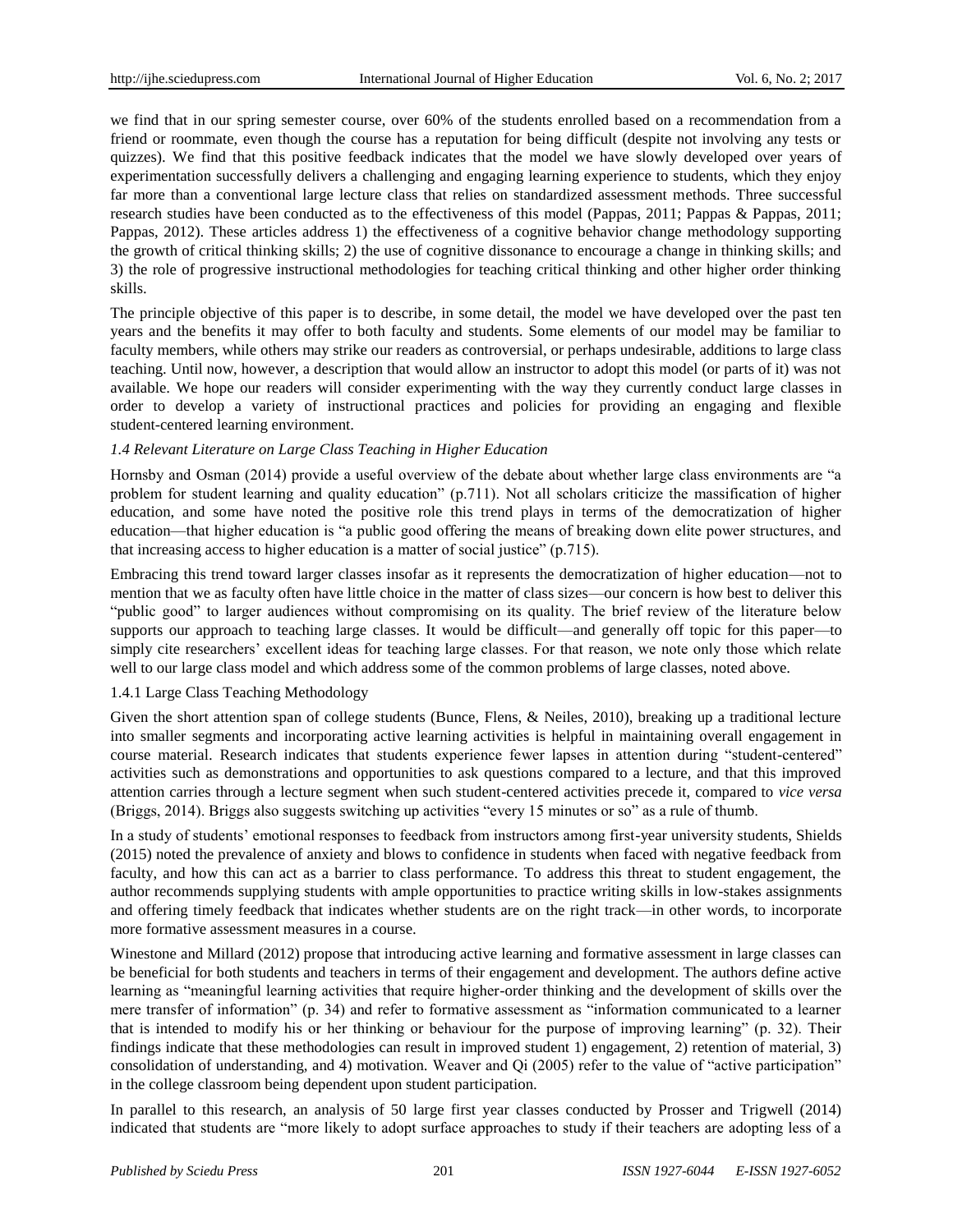conceptual change and student-focused approach to teaching" (p.791). Thus, Hornby and Osman (2014) argue that a conceptual change and student-focused model is superior to an information transmission and teacher-focused model when it comes to "challenging students to think deeply, critically and creatively in large classes" (p. 716).

In research conducted in the large class described in this article, Pappas & Pappas (2011) and Pappas (2011) found that their large class instructional approaches supported the behavioral foundations for developing metacognitive awareness, intentionality, and individual well-being.

# 1.4.2 Personal Technology Use in the Classroom

Cheong, Shuter, and Suwinyattichaiporn (2016) report faculty's concerns that large class proxemics—or spatial configurations—make it much more challenging to manage students' digital distractions. The authors highlighted that physical distance between instructors and their students made it harder to monitor students' digital device use, and "created a barrier to instructor-student rapport, which faculty prioritized over managing technology use" (p. 281). In a series of interviews with 65 faculty members across two universities, the researchers found that 49 instructors included a codified policy targeting technology/personal device use in their classrooms, though only ten instituted a moratorium on all personal device use. Their findings suggest that faculty face the difficult decision of wanting to ban extra-curricular technology use in the classroom but not wanting to alienate their students, or tarnish their "rapport."

Aagaard (2015) notes that students' addiction to their electronic devices undermines their learning in the classroom more than it serves as a learning tool. "Cyberslacking" is the term Taneja, Fiore, and Fischer (2015) use to describe unrestricted student technology use in the classroom. The authors suggest that the resulting lack of attention is shaped by changes in "intrinsic and extrinsic motivation, class engagement, and apathy towards course material" (p. 1).

# 1.4.3 Performance Teaching

A teacher's personality and style are central to keeping students' attention in any class, and this is never more so than in large classes, where teaching can be more like performance. We note here the connections between performance and teaching—*teaching presence*—as well as the practical issues of experimenting with integrating performance teaching methodologies into large classes. Dawe (1984) suggests that "the educational establishment has obscured the true nature of the art of teaching" (p. 552). To address this dilemma, it is possible to integrate some characteristics of performance into teaching style and methodologies.

Konstantin Stanislavski (1965) explained early in the description of his classic acting methodology: "When an actor is inspired, he is in the same natural and spontaneous state that is our life…in such a state, the actor has the greatest power to affect the minds and feelings of his audience" (p. 4). It is this state of mind that allows an instructor to take advantage of what psychologist Carl Rogers (1969) calls "being real" in class. Stanislavski suggests the same…the actor's mind, will, and emotions are responsible for creating a "live" human being on stage, or in our case, in the classroom. Joseph Chaikin (1984) presents a similar philosophy: "The stage performance informs the life performance and is informed by it" (p. 6). Beyond breaking down some personal barriers in the class or on stage, the effective actor, Chaikin suggests, creates an environment in which her acting is convincing. He continues, emphasizing that "When actors try to repeat what they did the night before, the theater stops being art because it stops being alive" (p. 15). As teachers, we have to opportunity to continue to recreate ourselves and our classes, ideally, day-to-day, as a way to stimulate and inspire our students.

Timpson and Burgoyne (2002) suggest that teachers can prepare for teaching large classes using warm-up exercises; assuming roles; as well as using props, lighting, blocking, energy, concentration, and other techniques applicable to good theatre and good teaching. Others (Freitas, Myers, & Avtgis, 1998; Banbury & Hebert, 1992) address nonverbal components of powerful classroom expression such as the following: Loudness of voice, fluency of spoken words, eye contact, facial expression, body expression, and distance from the person with whom one is interacting.

# 1.4.4 Peer Learning

Peer Learning in higher education is not new, but it is controversial in some instances, mostly due to the variability in the application of instructional strategies. Peer learning is not a single, undifferentiated educational methodology. According to Boud, Cohen, and Sampson (2014), "Peer learning suggests a two-way reciprocal learning activity" that is "mutually beneficial and involves the sharing of knowledge, ideas and experience between the participants" (p. 3). Topping (2005) notes that cognitive gains, as well "transferable social and communication skills" (p. 635) characterize peer learning assignments and projects, especially in situations in which students explain or defend ideas. Cortright, Collins, and DiCarlo (2005) note that working in groups of three to four enhances problem solving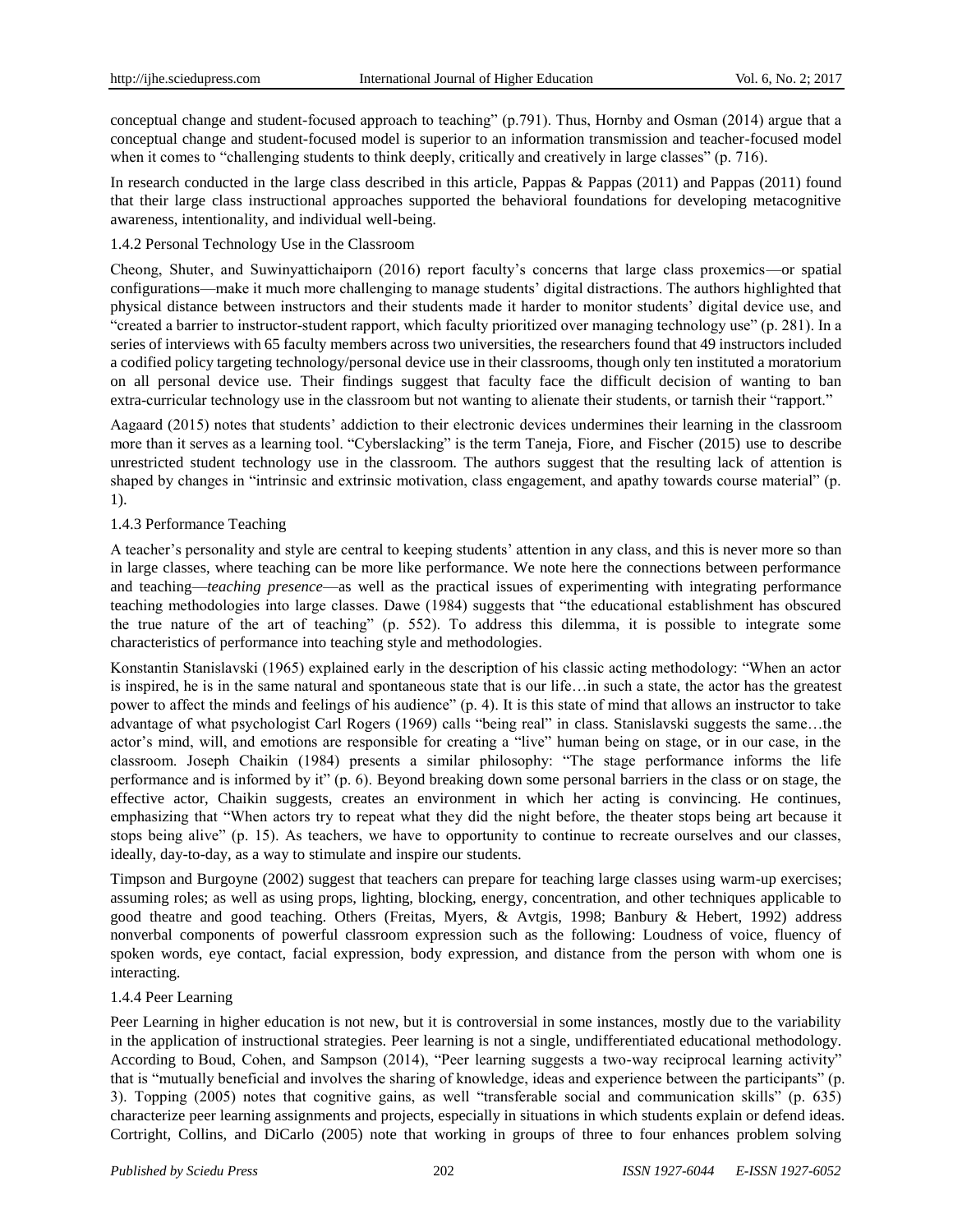abilities of all group members, noting that their research participants scored significantly higher on novel problem solving tests than students working alone. Similarly, Damon (1984) stressed that peer discussions that fostered "cognitive conflict" yielded results beyond what was possible individually and built trust among those in the discussion.

Our peer learning applications extend beyond the members of the class, and include graders and teaching assistants, all of whom are engaged in critical thinking activities in the class.

# **2. A Model for Facilitating a "Small Class Feel" in Large Classes**

We have implemented the following strategies in our 300-person class and experienced a considerable degree of success. We continue to refine these strategies and experiment with others. In some cases, our strategies have been under revision and evolution for several years, and we would caution our readers against radically altering their courses in favor of slow, incremental additions and modifications (in order to maintain instructional control over your classes).

# *2.1 Instructional Staff*

The success of this large class greatly depends upon a sizeable team of undergraduate students to help the professor with both administration and, to some extent, instruction. This includes an undergraduate teaching assistant, typically the oldest and most experienced member of this team, as well as 10-15 graders, depending upon the class size each semester.

# 2.1.1 Teaching Assistant

The teaching assistant (T.A.) plays an important role in class instruction, and is more visible, vocal, and accessible than typically seen in many undergraduate classes that employ teaching assistants. According to Peter Doolittle, Assistant Provost of Teaching and Learning at Virginia Tech, "Undergraduate TAs provide extra eyes and voices…they're sources of energy, working with groups and helping keep discussions on track" (qtd. in Mangan, 2016). Ten Cate and Durning (2007) add that "Peer teachers may benefit from teaching, as it may stimulate high level processing of information during the phase of preparation as well as at the delivering of education (p. 546). Throughout the course of the semester, the teaching assistant takes part in instruction from the front of the auditorium (as opposed to primarily sitting on the sidelines). This "help[s] to break down barriers between the professor and the undergraduates both by helping to translate the professor's ideas to the students and by helping the professor understand the students' experience and perspective" (Fingerson & Culley 2001, p. 301). The T.A. sometimes addresses the class alongside the professor, reinforcing his teachings from a student's perspective, which many students find to be a helpful addition to the course (see student comments below). She might take a seat and give the professor the floor during one of his monologues or when he wants to elaborate on a point made in class; but in some instances, she may take the lead on explaining homework assignments or leading the class in a discussion on course material. At times, both the professor and teaching assistant will co-facilitate a conversation with students, taking turns calling on students for comments and interjecting with a response or example when they feel it appropriate.

Having two authority figures in front of the class is beneficial in a number of ways. It creates a more dynamic learning environment that helps with student engagement because the exchange between a professor and teaching assistant helps capture and maintain attention during instruction. It adds to the diversity of perspectives and invites students to contribute to the class conversations when they see an undergraduate teaching assistant model participation from a student's perspective. It also helps break down barriers for students who may struggle to talk in class or approach the professor one-on-one, which is especially beneficial if a female teaching assistant is paired with a male professor, or vice versa. As compensation for his or her work, the teaching assistant can be paid an honorarium or awarded course credit.

2.1.1.1 Student Comments on the Role of the Teaching Assistant

Below are a few recent comments from students following one author's (R.L.) second semester (Spring 2016) as the class' teaching assistant. These were collected from a survey question soliciting voluntary feedback on the course at the end of the semester:

I found Rosie to be a positive contribution to the class in that I found it helpful to relate to the TA as a student who had taken the class already.

I enjoyed having Rosie up there asking questions and contributing to the conversation. I feel as though if it were just one teacher, the conversation would get too repetitive and there would be no change of pace. Rosie did great good job leading conversations and giving her own input.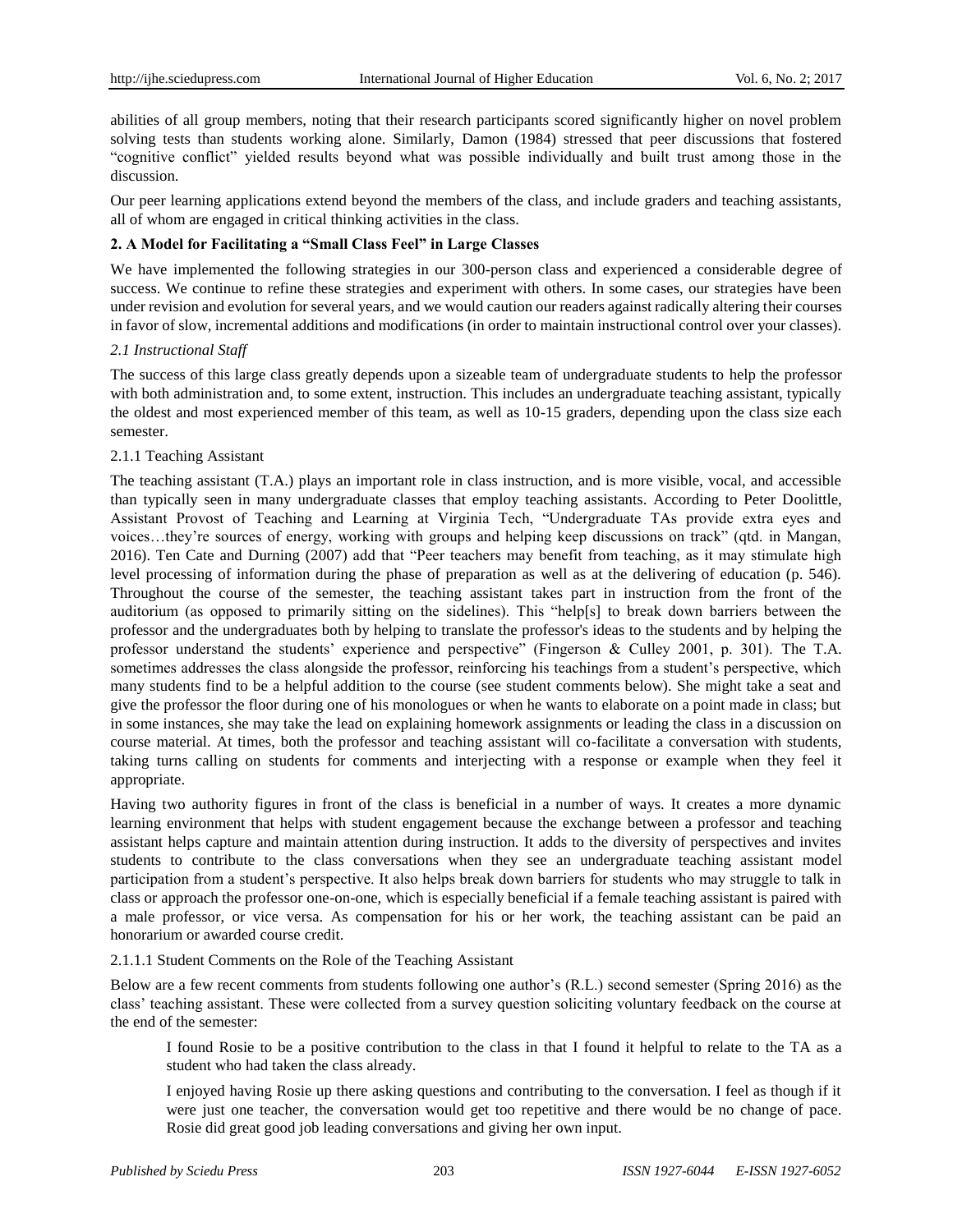I think that Rosie was a good addition to the class because she was another voice to contribute to the conversation and discussion in class time, and it was good to have a male and a female in the teaching role because it was interesting to see contrasting ideas between genders. It was also nice to have a female to relate to.

It made students feel more comfortable contributing in such a large lecture class because they were seen as equals, and Rosie's presence reinforced this.

## 2.1.1.2 Selection Process and Training for the Teaching Assistant

Sharing your classroom with an undergraduate teaching assistant to this degree cannot only appear threatening to a professor's existing authority, it can also be downright risky if the individual of choice is not adequately prepared to conduct herself confidently and effectively before a group of peers. The criteria for a strong candidate includes earning one of the handful of As in the course, demonstrating high interest in the course material-vocalized during class discussion but often extending to contact outside of the classroom-and possessing strong communication skills. Even with these qualities, a candidate can be tested and trained over time by working in different roles with increasing pressure and responsibility: In our case, she might serve one or two semesters as a grader in the course, then spend a semester working as a T.A. in a smaller, similar course (usually with 15-25 students) also taught by E.P., where she would be responsible for facilitating class discussions both with a small group of 3-4 students and with the entire class. This experience helps to prime a student for the role of teaching assistant in a large class; however, training can be easily provided if a student is to take on the T.A. role with less prior experience.

## 2.1.2 Graders

Trained undergraduate graders do more than simply grade papers for the course; the role has evolved over time to be a peer learning strategy with students who contribute not only to grading, but also to mentoring. While grading narrative homework assignments, graders are encouraged to cater to the instructional needs of their students by taking on the role of a mentor, giving personalized feedback on assignments, and coaching during projects. Thus, graders' work is integral to lending the course a "small class feel," where students are able to develop personal relationships with a member of the instructional staff and consequently invest more in their learning.

As mentioned above, the course typically requires 10-15 graders to administer a class of up to 300. Each grader typically works with 18-22 students throughout the semester, and is expected to stay in regular contact with them both in class and outside of the classroom via email. Graders must attend all class meetings, arrive early to check-in students for attendance records, collect homework assignments, and turn back graded work. Each week, they grade at least one narrative assignment per student with whom they work. They have to offer weekly feedback to students based on their performance, and keep track of both grade sheets and attendance records for their cadre of students. Upon hiring graders, we distribute binders and expandable file folders to organize their students' work and administrative records. Graders can be awarded course credit or be paid for their time and effort. We do not suggest T.A.s or graders be hired as volunteers, as some credit or remuneration greatly increases motivation and recognition.

## 2.1.2.1 Student Feedback on the Role of their Graders

Below are a few comments from students concerning how their graders contributed to their learning experience in the course. These were voluntary responses to a survey question at the end of the semester.

The part of the class that was most beneficial to me was the beginning when you met your grader, and when we got into little groups for discussion. This is because the class is so big and with big classes it's hard to develop any kind of relationship with anyone because in big classes people are just ready to get through the lecture and leave. By seeing my grader every day I was able to develop a friendly relationship with him which made me more comfortable and enjoy the class more. Same thing goes with the small groups, you develop a relationship not only with the grader but with everyone else in your small group making the class seem not as big and everyone just enjoying the people around them in conversation.

She [the student's grader] left very detailed and constructive comments with great feedback that helped me do better on future assignments. She was very kind to me. Every time I signed into class, she always had a smile on her face and even knew my name. She gave me that small comfortable and informal feel even in a class filled with over 200 students.

The most beneficial part of this class for me was probably the fact that it was challenging. I liked the idea of the graders not taking bullshit analysis responses. It really helped me tap into the whole other side of my brain that I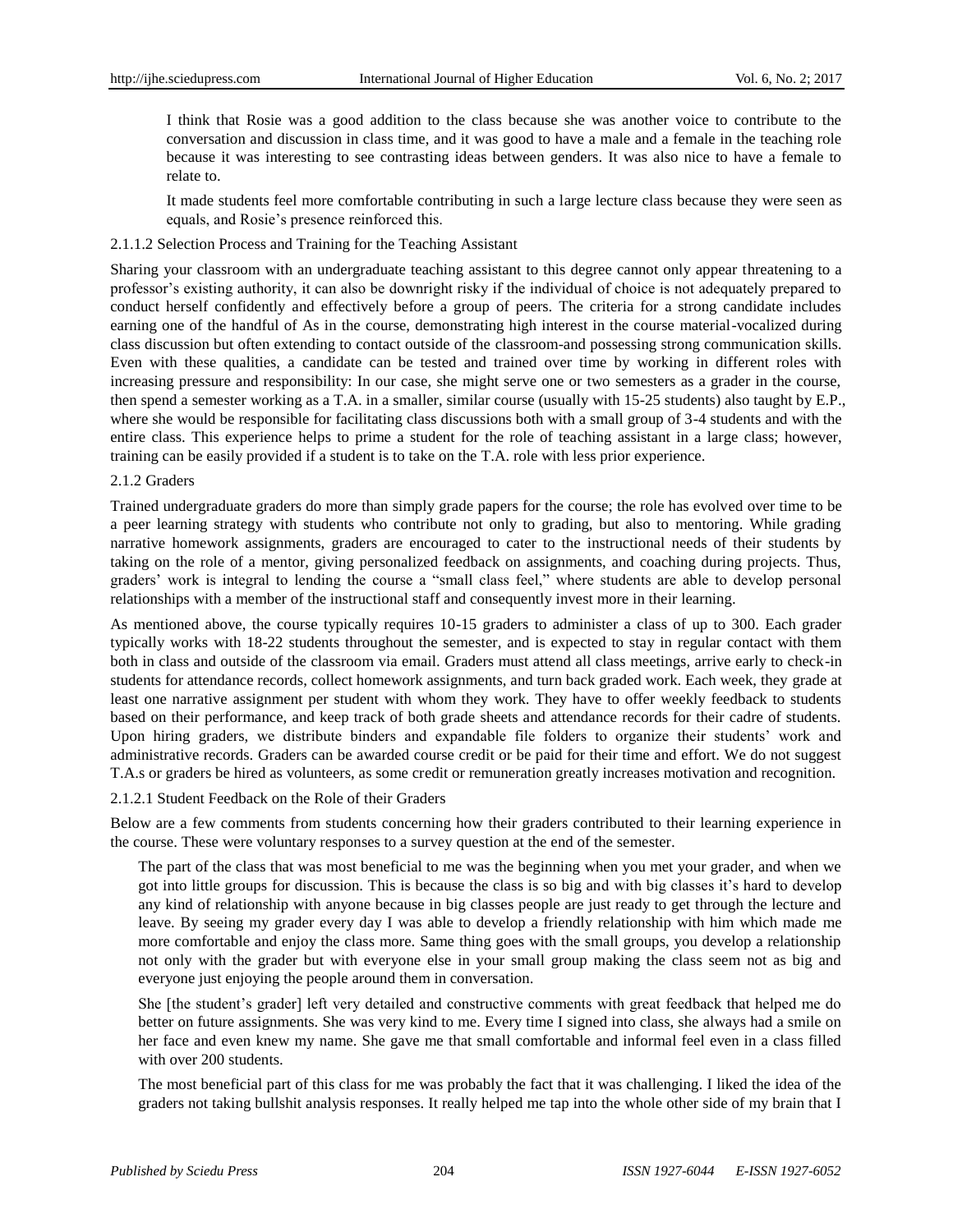haven't been exposed to for a while. It felt great to work hard for something and be graded on the quality of your thoughts and not how well you can remember things.

#### 2.1.2.2 Selection Process and Training

As with the teaching assistant, the grader has some responsibility for student success in the course, and is selected with care by the professor. Graders are chosen from among the best students who received As in class, had excellent performance on the final paper, demonstrated high interest in the course material, and who were recommended by his or her grader as someone who was up to the task.

A lot of training and monitoring goes into ensuring that graders are on top of their course-related responsibilities. All graders are required to attend weekly meetings on Sunday nights where they report on student performance and any problems with student absences or late assignments. The professor and the teaching assistant participate in planning for classes in the upcoming week and support graders in how to grade incoming assignments. This is also a time to confer with fellow graders on how they graded the previous week's assignments, for which we have developed a rotating system for graders to present their grading process to the rest of the group, taking turns each week to exemplify a strong and a weak paper, and how they would offer constructive feedback to their students. At the beginning of the semester, we offer an in-depth workshop on facilitation skills, led by a veteran grader or T.A., with an associated handout detailing tips and strategies for guiding group discussion. When small group discussions are planned for the coming week, we also take this time to prepare by developing questions graders can use to prompt responses as well as practice techniques for encouraging open discussion and dealing with negative responses from students.

## 2.1.2.3 Head Grader

Each semester, we select one of the graders to serve as the "Head Grader." This title is usually reserved for a grader who has returned to the position two or more semesters, and her role is to oversee and support the rest of the grading staff, with particular attention paid to mentoring new hires. The Head Grader coordinates supplemental communications with the grading staff (this past semester, GroupMe, a group messaging application, was selected for this purpose) to facilitate quick conversations and clarifications when it came to mentoring, and clarifying due dates, class policies, and grading expectations.

We find that during most semesters many of the graders get to know each other socially as well as coordinate times to get together and grade their respective papers, which helps strengthen comradery and cohesion within our team.

2.1.2.4 Graders' Feedback on their Participation in the Class.

Below are a few comments from graders when anonymously surveyed mid-semester about their experiences and motivation working as a member of the courses' instructional team. Graders overwhelmingly report that their involvement is a rewarding and growth-producing experience, despite the great deal of time and effort they devote to their duties:

I gain the perspective of other students and how they write. I learn multiple ways of teaching students which helps me figure out learning tactics for myself. I enjoy being someone students can look up to and feel comfortable to discuss homework with.

I enjoy gaining new perspectives as well as becoming a better writer and reader from grading so many papers. I also enjoy the reinforcement of ideals taught in the class.

I gain knowledge of how the classroom works. I work on my professionalism skills, by working with other graders and the professor. I work on public speaking when interacting with the students, especially in small groups. Gives me [*sic*] the opportunity to know a network of people. This is important because I get to interact with these people 3 times a week. It is intellectually stimulating and something that I care about. As well, I get to help push the students in a positive direction the way that I was. I love that this keeps me thinking about my values and the things I learned in this class instead of forgetting about them and being lazy.

I continue to grade each semester because each time I take the class I always seem to learn something new. Taking the class again is always a nice reminder of the steps I should be taking to better myself and the world around me. I enjoy getting to share my experience that I had in the class with hundreds of students on my school's campus.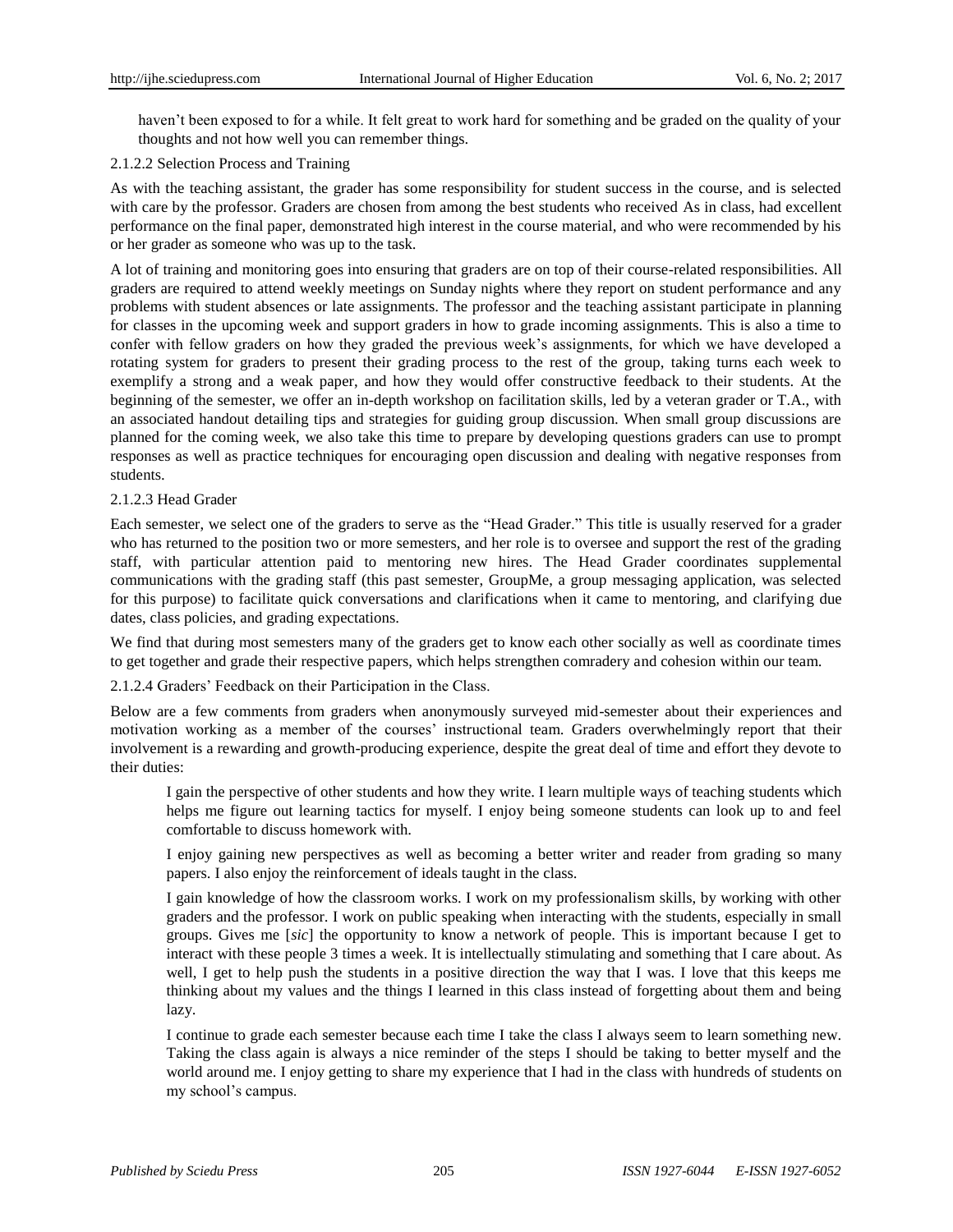## *2.2 Narrative Assignments, Grading, and Formative Assessment*

Employing graders allows us to provide more in-depth feedback and formative assessment to students on their homework than if the instructors were responsible for grading all coursework. It also means we do not need to rely on multiple choice quizzes and exams to assess student performance, opening up the opportunity to use narrative assignments to encourage student growth in critical thinking, writing, and reflective skills.

## 2.2.1 Narrative Assignments — Writing as Thinking

All the assignments in our class are narratives. This approach requires students to practice using writing as a tool for thinking critically. Over a semester, students submit over 50 pages of written and revised work, mostly in the form of short homework assignments (and three more lengthy papers) that demonstrate effective critical thinking in a variety of forms (e.g., creating and assessing arguments, analyzing controversies, understanding ideas, clarifying values). Graders take care to coach their students on how to expand their writing skills beyond summary and description to well-thought-out analyses over the course of the semester.

Low stakes formative assessment of this kind (short weekly papers) gives students the opportunity to practice skills and experiment with ideas that will be instrumental to their later success on projects and the final paper (which the professor alone evaluates for 30% of students' final grade). This approach provides the instructor with an idea of students' progress in order to best address their instructional needs, and the feedback students receive will outline how they should focus on their continued skill development without the tension-producing effects of performing poorly on a major assessment.

## 2.2.1.1 Grading Process

While graders are directed to evaluate the quality of thinking in assignments, they also note poor writing style or organization, especially in situations in which the poor writing detracts from students' meaning. We use a simplified grading scale for all assignments that undergraduate graders are responsible for evaluating, ranging from zero to three points. With this grading system, it is relatively easy for graders to determine whether the submission in question meets the expectations we have outlined during our weekly meetings (warranting two points), exceeds those expectations (warranting three points, which are awarded less often*),* or falls short of adequately synthesizing and expanding upon class topics (warranting one or zero points). In addition to in-text comments and markings, graders offer personalized feedback on each student's paper, with a minimum of two to three sentences of constructive comments, including what the student did well, and how he or she could improve.

At the beginning of each semester, we send out a note, *Paper Submission Guidelines,* to all students, and also review it during class time. It includes requirements for length, font, and spacing, and also specifies a standard heading that we require all students to use on every paper they submit. These requirements make it easier to keep track of all assignments students turn in, and easily get papers to the appropriate grader should they get misplaced or are turned in under unusual circumstances (i.e. the student's grader is absent, or the student has a friend hand in an assignment for him or her). We instruct graders to strictly enforce these parameters, and deduct a point from assignments that fail to follow them after a grace period of a few weeks at the beginning of the semester.

# 2.2.1.2 Recordkeeping.

Graders maintain their respective grade books throughout the semester, but are expected to enter them into an electronic spreadsheet at least four times per semester, through a system monitored by the instructor and T.A. For the past three semesters, Google Sheets has been a useful tool for this. Grade sheets and rosters are prepared for each grader's range of students by the T.A., for which each grader receives a "tab" to enter all homework grades for his or her students.

# *2.3 Class Policies*

Several class policies we enforce help ensure that we create an atmosphere that encourages accountability and participation, the both of which are vital to creating a "small class feel."

## 2.3.1 Attendance

While some students will inevitably complain, our mandatory attendance policy plays an important role in the successful administration of our course. We understand many professors will opt to forgo attendance-taking in a class of 100+ students as it can become an adminstrative nightmare, but we utilize our large grading staff to create check-in stations for students around the perimeter of the auditorium. Graders assume their positions starting about 10-15 minutes before the class' official start time, which allows students to report to their respective graders as they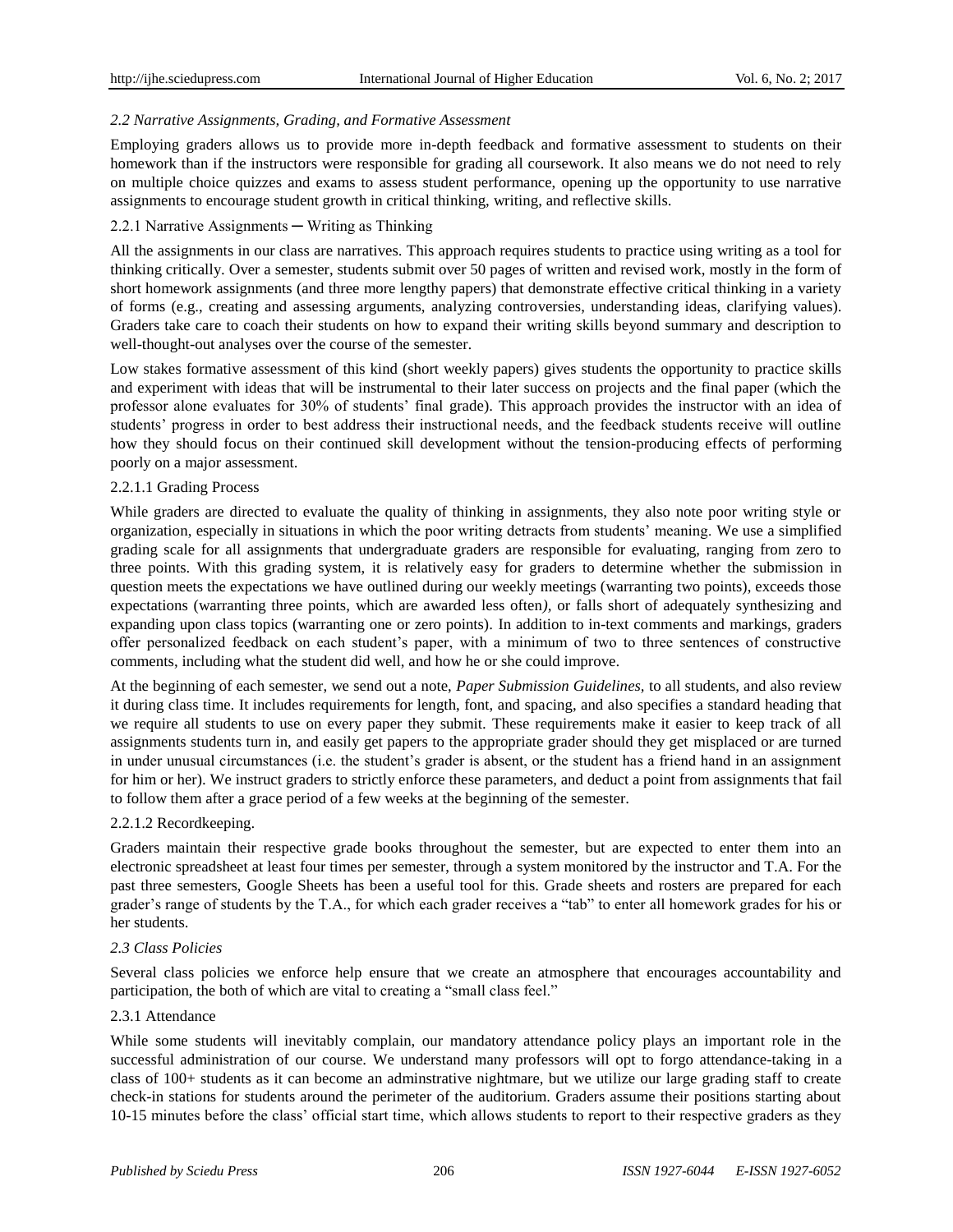trickle in, where they either sign in with their initials or graders' check them off on their rosters, and students collect whatever graded assignments are being returned and drop off those that are currently due.

We grant students leniency to miss three classes over the course of the semester before their grade will suffer as a result of absences. We specify when reviewing this policy that we *do not* need to see doctors' notes or receive detailed emails concerning the reason for a student's absences because we offer three no-strings-attached absences, which saves us from processing dozens, even hundreds, of emails and in-person excuses for said absences. We do, however, encourage students to contact the instructor in the case of prolonged absences or extenuating circumstances.

## 2.3.2 Personal Technology/Digital Device Ban

We institute a strict policy against the use of personal electronic devices in our class. We have duplicated below the policy from a note we send out to all students the week prior to each semester:

Be sure to turn off your cell phones before you enter the auditorium, and certainly don't be so rude as to text during class. If you feel you cannot stay off your phone twice a week for 75 minutes, please drop the class. **Using cell phones (including texting and game playing) or any electronic devices (including computers and ipods) is strictly prohibited in class. If you are caught using any electronic device in the auditorium, you will receive an "F" in this course**. If you need to use one of these devices, please exit the auditorium to do so. Anytime you are in the auditorium, your electronic devices should be shut off and put away. Talk to a classmate instead.

This policy is also clearly stated on the course syllabus, and we review it several times during the first two weeks of the course so that there is no question about our policy, should a student violate it. We have several reasons for instating this policy, but of foremost interest to this discussion is how it eliminates a physical and psychological barrier to student learning and engagement in the course. Unfortunately, no matter how engaging a professor makes her class, some students will still opt to distract themselves mid-lesson to text their friends, check their emails, or surf the internet. As noted above, this policy also encourages students to get to know their fellow classmates, and we find every semester that our students enjoy a much more personable and friendly learning atmosphere because they are talking to their neighbors before and after class, instead of staring at screens.

## *2.4 Student Engagement*

Students enjoy informal contact with their graders daily, when they sign in for attendance and turn in assignments, and students engage the instructors and each other during regular small-group and large-group discussions.

## 2.4.1 In-class Discussions

Every class meeting incorporates some discussion with the entire class participating. Common topics include homework assignments or projects students have completed, or responses to a short video shown in class. Many students are intimidated to answer questions or share their thoughts and ideas in a group of 300 peers, yet we know how important having open peer-to-peer dialogue can be to encourage student engagement in large classes. To address this problem, we implemented a structure to incentivize class discussions.

## 2.4.1.1 Incentivizing In-class Participation

Instead of requiring student participation as part of their final grades— which we found in previous years to horrify shy students and stifle the overall quality of conversations— we now offer a few additional final grade points at the end of the semester to students who comment regularly (and substantively) during class. At the beginning of the semester, we distribute cardstock and instruct each student to make a name card with his or her first name and last initial on it. The name tags permit the T.A. to tally students' comments on a roster while sitting in the front of the auditorium, and also allows the instructor to add a degree of familiarity to the discussion by calling on students by their first name when they raise a hand to participate.

## 2.4.1.2 Good Practices for Facilitating Large Class Discussions.

A common hurdle to effective discussions with groups over 100 is the inability to hear each other's comments. To facilitate a conversation among such a large group of students, the professor or T.A. employs the practice of summarizing a student's comment back to the group, for the benefit of those who may have had difficulty hearing it, before asking a follow-up question to the student or inviting a response from someone else. Students are encouraged to respond to one another's comments, and the T.A. and professor make an effort to make sure the conversation is not dominated by a handful of students. Several times during the semester, we will announce that we would like to hear only "new voices" for the remainder of the class period, inviting students who have never spoken up in class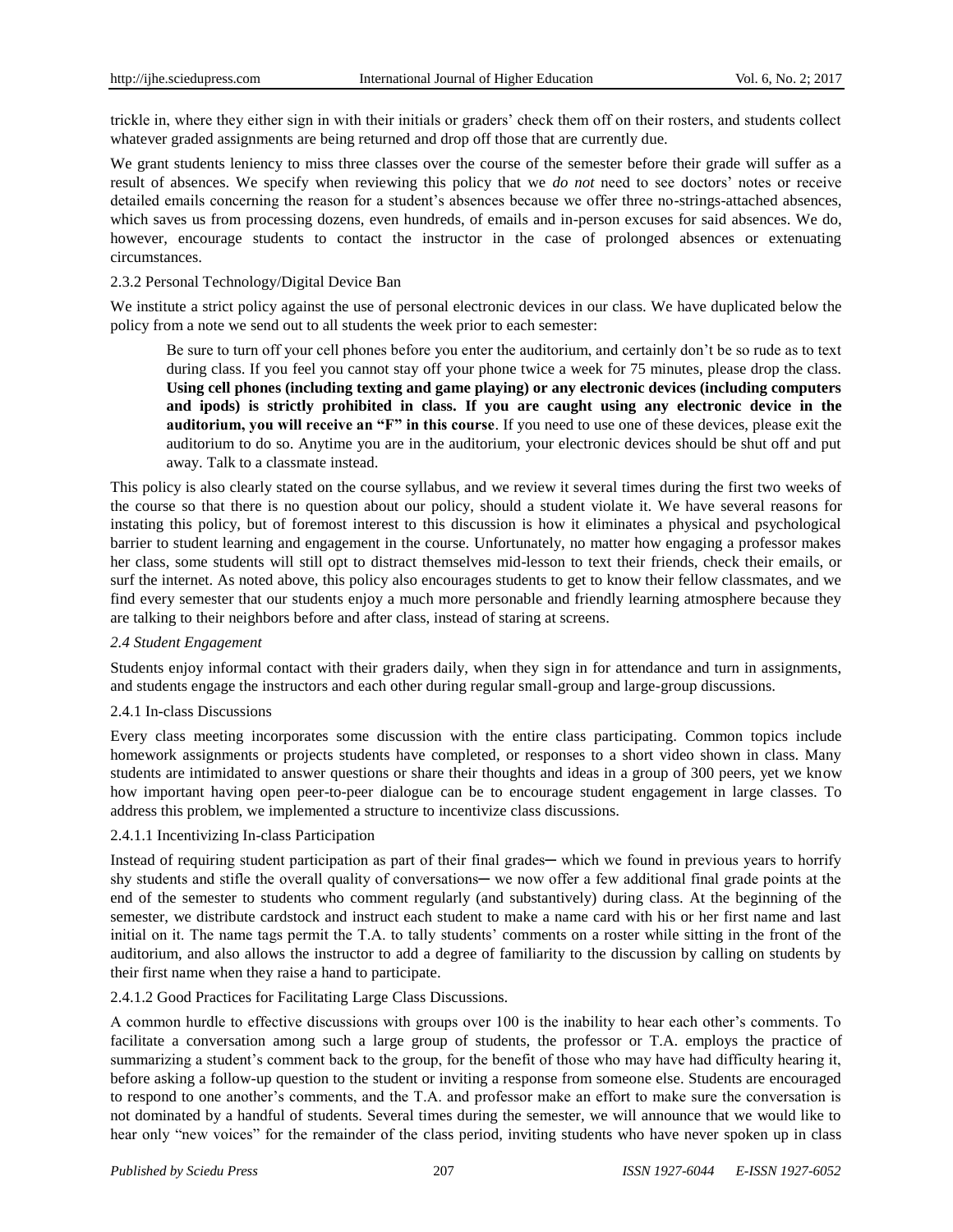before to share their thoughts. We also emphasize that students need not echo the viewpoints of instructors during these discussions. We invite dissenting opinions and negative feedback on particular assignments, and take time during classes to address controversial topics, which often solicit the most enthusiastic participation and critical thought from a variety of students. As another means of keeping conversation compelling and dynamic, we often co-facilitate discussions, switching back and forth between the professor and T.A., who take turns calling on, and responding to, students.

## 2.4.2 Small Group Discussions

Periodically throughout the semester, we break up class with small group discussions, led by the graders. Each grader typically works with 18-22 students, so we have students meet in groups of that size throughout the three-storied auditorium, making good use of perimeter of the room. These groups either sit in a circular fashion on the floor or in clusters on the top of desks, due to the inconvenience of our classrooms' bolt-in-place seating. These peer learning sessions typically last 10-15 minutes, depending upon the topic of discussion and point of time in the semester (we start out with shorter sessions at the beginning of the semester so students and graders can adjust). Many students report feeling more comfortable sharing their experiences or ideas with peers in these smaller settings. We normally assign a topic that is controversial or requires critical thinking so that students get the most from the peer learning format.

## 2.4.3 Turn-around Group Exercises

Another peer learning technique for breaking up class activities is to task students with short, "Turn-around" group exercises (students turn to talk to three or four nearby classmates). These exercises can be planned around a certain point in the lesson, or be done on the spur of the moment if students appear confused or exhibit low interest. In other cases where students discuss an issue, it is important to assign a short, written deliverable to ensure they stay on task. They can be accounted for in a "group work" category in final grades, and merely graded for completion, if desired.

As students often create *de facto* assigned seating in large classrooms after just a few class meetings, we sometimes ask students to switch up where they sit to give them the opportunity to get to know and work with different classmates.

## 2.4.4 Student Feedback on the Role of Discussions in the Course

Below are a few comments from students concerning the courses' structure and heavy emphasis on discussion. These are responses to a survey given at the end of the semester. It is important to note that not all students reported in-class discussions as the most beneficial element of the course; Others described how they appreciated the discussions but would have preferred to listen to more monologues from the professor. Students offered the following:

Discussions and papers in place of tests and quizzes gave a less stressful environment in and out of the classroom. This also helped me enjoy participating instead of dreading or feeling nervous about going to class like some of my other professors make the class environment feel.

With the small group discussions with our graders, it helped make such a large class feel more approachable.

The part of the class that was most beneficial to me was how it felt like a small, discussion-based class. I was never scared to share my opinions or discuss any challenges that the assignments were giving me. The discussions made me feel comfortable in knowing that I was not the only one being challenged.

I honestly preferred the small group discussions with my grader over the large group discussions. The atmosphere was much more personal feeling and I felt more comfortable sharing my experiences.

This was the largest class I have ever been in; I think that was the most beneficial part. There was a lot of diversity in conversation due to the amount of people. I feel as though I grew immensely intellectually from discussing the projects and assignments with my fellow students in class discussions. Discussing the assignments in class helped me to consider a number of opinions that I would not consider in a smaller class. The assignments became more interesting and beneficial when I started mentally preparing for the discussions we would have in class.

## *2.5 Other Teaching Methodologies*

In our experience, the greatest challenges to teaching large classes in higher education are not related to how many students you must track or how many papers you must grade, but to how you can reach and relate to such a large audience. The physical proximity and informality afforded by smaller classes helps instructors bridge the distance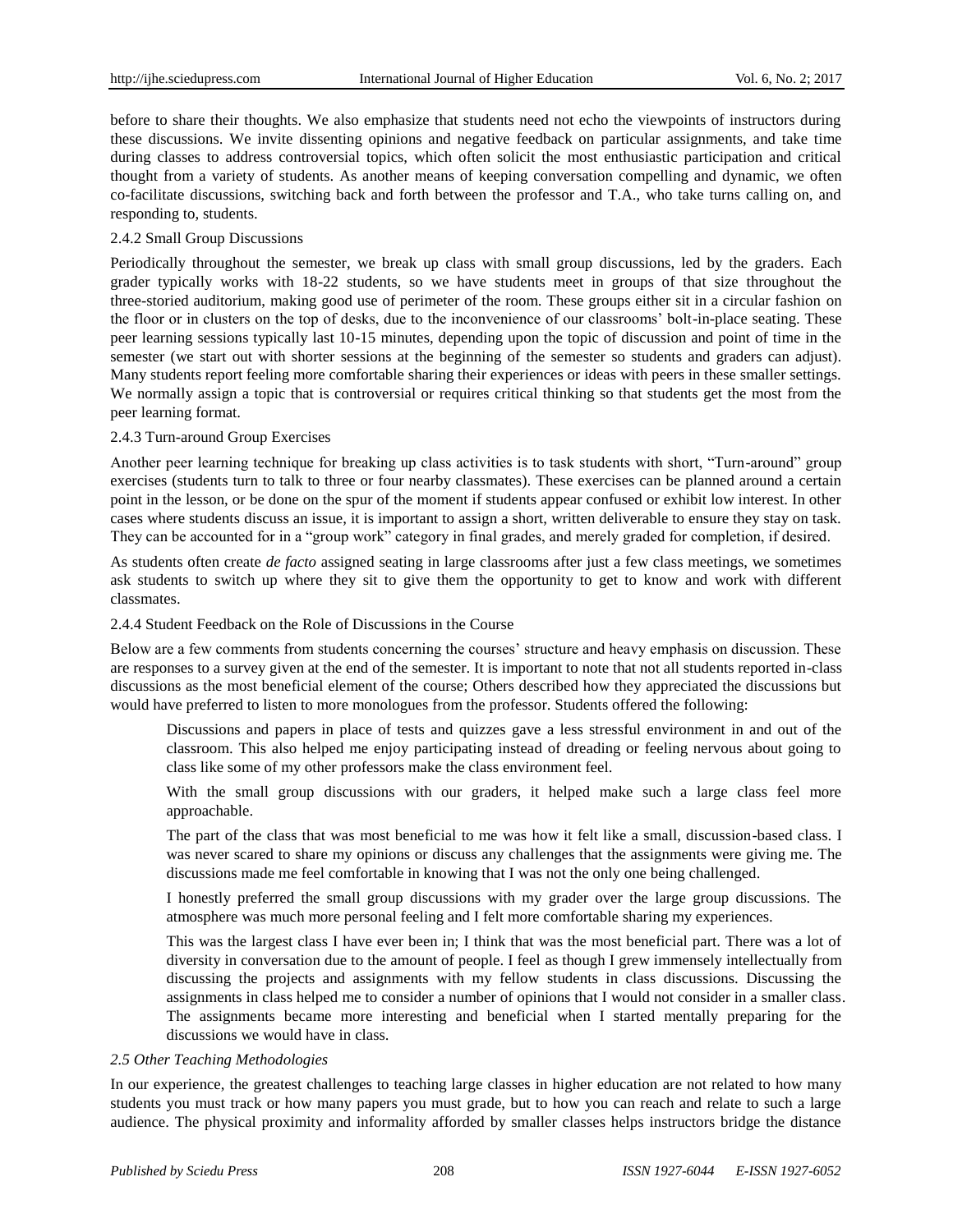between them and their students, whereas large classes often end up leaving instructors distant and dehumanized, resulting in their students feeling alienated and frustrated. The practices outlined below serve to minimize these effects by capturing the attention and affection of students.

# 2.5.1 Strategies for Connecting with Students

The perennial concern of students and professors alike in large classes is that students can feel like they are "just another number" in the classroom, and miss out on personal connections with their instructor. It should be our goal as educators to foster a feeling of ownership in students regarding their education. Here are a few simple practices that can make instructors accessible and more invested in their students' performance:

2.5.1.1 Arrive up to 15 Minutes Early and Stay 15 Minutes after Class Ends Each Day to Field Student Questions or be Available if Students Want to Continue the Conversation on Class Topics.

We find that students in large classes are often too intimidated to arrange for a meeting outside of class to spark a casual conversation—they believe faculty to be *too busy* to meet on non-urgent matters. This simple practice can also clear up a lot of your time spent in the office, as most student inquiries take fewer than 5 minutes and do not require a formal meeting. When you dismiss class, invite students to come down to ask additional questions, which gives you an opportunity to build closer relationships with them and better identify those who are excelling (to hire as assistants, for instance).

2.5.1.2 When You Arrive to Class Early, "Make the Rounds" by Visiting Students already in Their Seats.

Strike up conversations with individual students or small groups, by asking them questions such as "What do you think about the class so far?" "How was your weekend?" and "What did you think about [X topic] from last week?" Some students may be petrified that you are talking to them one-on-one, but you will find that many appreciate these attempts to build connection. It is necessary to chat with each group for only a few minutes, and to talk with different people each class period, if possible.

2.5.1.3 Ask for Honest Feedback from Time to Time, Either during a Class Discussion or Anonymously via Written Submissions.

This simple gesture tends to empower students by signaling that you are listening to their concerns and taking them seriously (and not just once a semester after student evaluations). Consider adjusting your lesson plans — either for the current class or the next semester's class — based on their input. Be sure to let students know when you do make an adjustment to the course or material because of their recommendations (they will appreciate it and feel empowered).

# 2.5.1.4 Spark Controversy by Connecting Course Material to Current Issues or Students' Lives.

This is an excellent way to get students interested and enjoy their time spent in—and maybe even *look forward* to—your class. We recognize tying in controversial topics may feel more natural in the humanities and social sciences, but instructors in the hard sciences and technical disciplines can attempt this as well. What are the controversies in your field? Can you tie them to issues of interest to your students, perhaps in politics, education, or even popular film or their personal relationships? Raise a controversial issue—you need not present it as *your*  opinion either way—and ask for student input to start a lively conversation. They will remember the material much better and likely continue the conversation with their friends after class. Consider showing a video or introducing a short article that raises a debate if you do not want to be entirely responsible for a controversial topic.

## 2.5.1.5 Present Yourself as a "Real Person."

Some academicians laughed at Carl Rogers when he wrote to faculty in his classic 1968 work, *Freedom to Learn,* to "be real" in the classroom. Being intentional about how you present yourself to your students becomes all the more important when teaching a large class because of the physical distance and formality that tend to characterize such classes. These alienating factors can be counteracted by cultivating a more informal learning environment for your students, which depends greatly upon your ability to show your less serious side and demonstrate that you have a life—and history—outside of the classroom. Students tend to appreciate when their professors make an aside to lament about a trivial matter affecting them outside of class (a pet, a hobby, a friend, or even the weather) or excitedly share news about the status of a personal project or a family happening. These short interludes in the day's formal lesson give students a moment to take a break from concentrating on the material, but more importantly, it puts them at ease because they see that their professor has a dynamic set of priorities and responsibilities that extend beyond her work, just as students have lives apart from their studies. Informal disclosure like this can help to build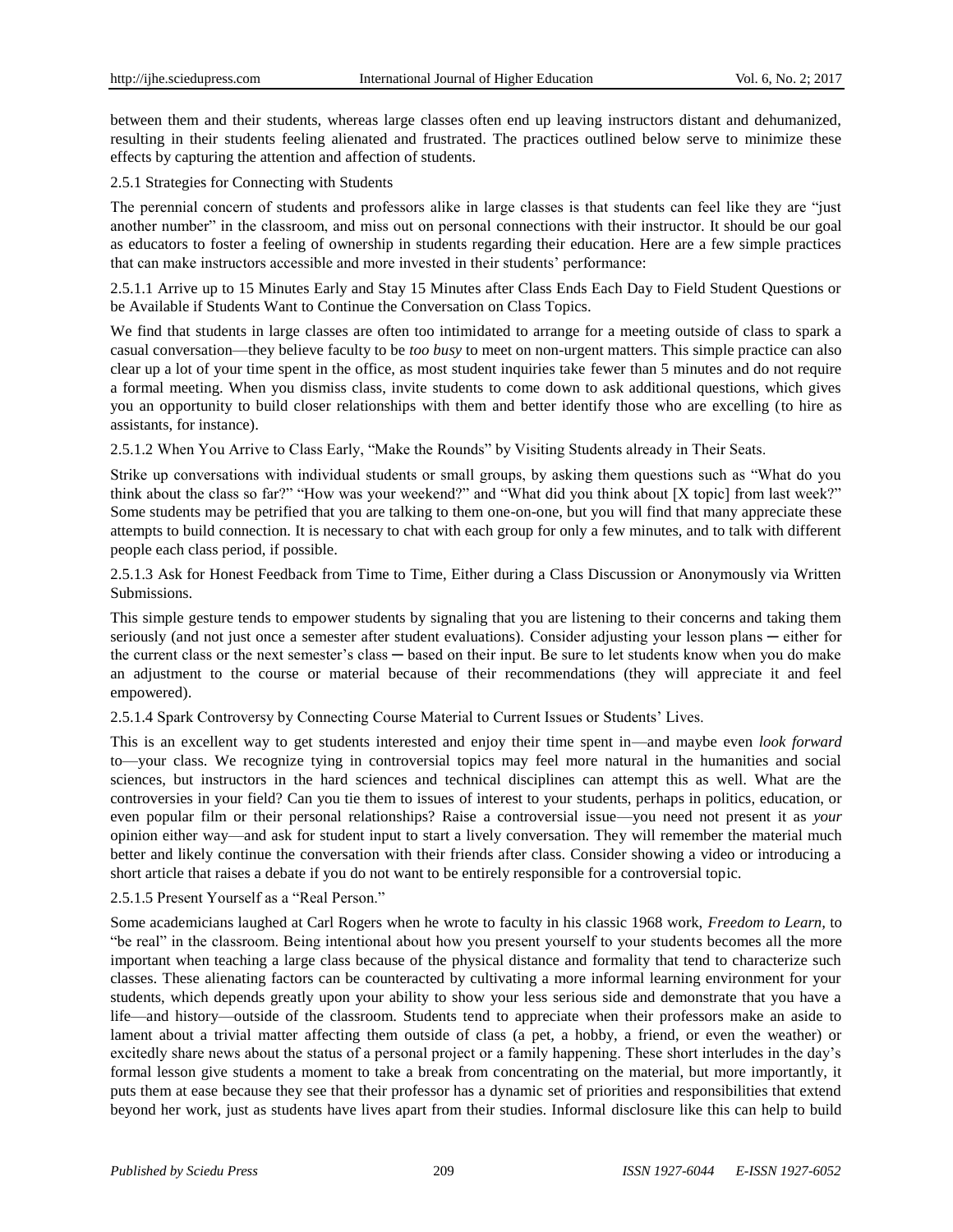trust as students come to feel as if they "know" their professor and perhaps share other interests or beliefs beyond what they exchange in terms of course material.

2.5.1.6 Incorporate Other Elements of Performance Teaching and Experiment with Delivery

Among the simple non-verbal strategies to be considered are vocal expression and volume, fluency of spoken words, eye contact, facial expression, body expression, and distance from the person with whom one is interacting. While simply rethinking one's typical delivery style to be more expansive can be effective, consider role playing, play acting, "owning and controlling" the physical space, and taking advantage of the entire space—making the room or auditorium your stage. As well, experimenting with enhanced and "larger" physical gestures are often attractive to large audiences, as are more dramatic team teaching practices. While experimenting with performance teaching strategies requires practice and some risk taking, teaching to a class that is more engaged, interested, and participative is invigorating for both faculty and students.

## 2.5.1.7 Create a Degree of Informality in the Classroom.

An effective way to make yourself accessible to your students is to experiment with mirroring the language they use (within reason). Students are likely to shut down or tune out a professor who frequently relies on highbrow vocabulary that they struggle to understand. Instead, use these terms sparingly to highlight ideas that are most important to their understanding of the material, and take care to introduce them in a way that welcomes student questions or requests for clarification. We also recommend adopting a more informal tone when addressing students, at least during portions of each lesson. The beginning and end of class time, as well as transitions in between lectures/activities, can be used to establish a more relaxing atmosphere for students by cracking a joke, commenting on a current event, or checking in with their lives (e.g., How are mid-terms going? Who's got exciting plans for spring break? Is everyone taking care of themselves?).

It is worth noting here that we set a firm expectation for the instructor, T.A., and graders in our classroom to dress professionally during every class period. Other faculty may fear appearing *too* informal by letting their guard down or joking around with their students, but we have found that dressing more formally than our students (business casual) on a regular basis helps to maintain the position of authority of the course's undergraduate assistants while allowing them to develop closer relationships with their respective students.

2.5.1.8 Change up the Learning Activities during Each Class Period to Maintain A Dynamic Classroom Experience.

Without seeming to deny the usefulness of compelling lectures and monologues as highly effective teaching tools in higher education (we support their use and employ them regularly in our course), it is important to emphasize the need for diversifying learning activities—especially in large courses—to maintain student interest. During a typical 75-minute class meeting, we offer a variety of activities to our students to establish a dynamic pace and provide opportunities for students with different learning styles to engage in course material. For example, we might start class with an "observation of the day," briefly tying course topics to a current event in the news or a recent experience of the instructor or T.A. (as well as giving students time to begin focusing on the class). Next, we may show a two to five minute video related to our unit which presents the same material from a new perspective. After discussing the video content briefly, we will shift to a review of the most recent homework assignments, during which time the T.A. will invite student comments and reflections on what they learned during this work outside of the classroom. After 10 or 15 minutes of this large-group discussion, the professor will synthesize the learning objectives built into the homework assignments, then launch into a 20 to 30 minute monologue that bridges this material with a new topic we will begin studying in the course. During these monologues, students are expected to practice active listening and are invited to take notes, but must hold their comments until the end, when the instructor and T.A. co-facilitate an analytical discussion on the material. Other days, students will be instructed to reflect on this material in groups of 2-4, or explore it in a small group discussion guided by their graders.

# **3. Conclusion**

If it is true that teaching a greater number of large classes will be the future of higher education, we may well want to experiment with new instructional methodologies and class policies in order to prepare for this continuing trend. So far, innovation in large class teaching has relied mainly on technological innovation (like the use of "clickers," in-class anonymous feedback via text messaging, hybrid courses with asynchronous online discussion boards, and technology-rich classrooms with multiple projection points). While these innovations represent some change, our instructional efforts need to encompass a greater breadth of practice to ensure student learning potential is maximized in large class settings. We need not be limited by what we already know or practice.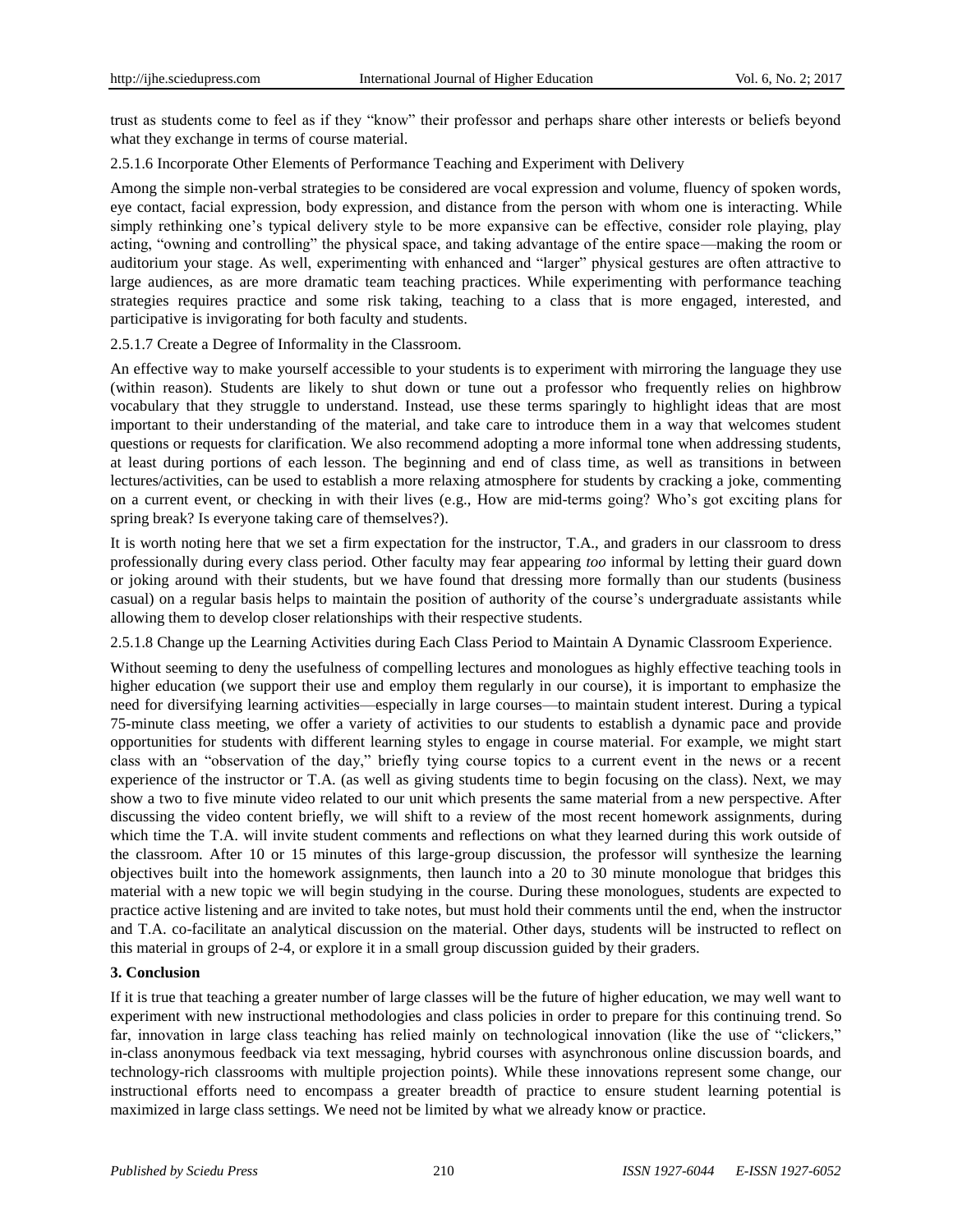Overall, there has been relatively little experimentation with teaching large classes since our approach has most often been *tolerating* them, rather than embracing them as we have other challenges in academia. We may be underestimating ourselves and our students by simply characterizing large class instruction by its perceived weaknesses…and thinking students can prosper and learn well only in small class settings.

In this paper, we have presented the results of a careful process of experimentation over ten years. We have learned that no one new method will transform a class, but experimenting with a combination of new teaching strategies and methodologies, and class policies and procedures that suit disciplinary content and the character of students in a class, can improve instruction as well as student satisfaction.

## **Acknowledgements**

The authors would like to acknowledge the support of the National Science Foundation through award #1158728 (PI: E. Pappas). Any opinions, findings and conclusions, or recommendations expressed in this material are those of the author and do not necessarily reflect the views of the National Science Foundation.

## **References**

- Aagaard, J. (2015). Drawn to distraction: A qualitative study of off-task use of educational technology. *Computers & Education*, *87*, 90-97[. https://doi.org/10.1016/j.compedu.2015.03.010](https://doi.org/10.1016/j.compedu.2015.03.010)
- Banbury, M. M. & Hebert, C. R. (1992). Do you see what I mean? Body language in classroom interactions. *Teaching Exceptional Children*, *24*(2), 34-38. <https://doi.org/10.1177/004005999202400208>
- Benton, M., Pappas, J., and Pappas, E. (2011). WordPress+Qualtrics: A plugin supporting research and new pedagogy to develop personal sustainability via 360° evaluation. *AMCIS 2011: 17th Americas Conference on Information Systems*, Detroit, August.
- Biggs, J. (1999). *Teaching for quality learning at university: What the student does*, Buckingham: Society for research into higher education, Open University Press.
- Boud, D., Cohen, R., & Sampson, J. (Eds.). (2014). *Peer learning in higher education: Learning from and with each other*. Routledge.
- Briggs, S. (2014). The Science of attention: How to capture and hold the attention of easily distracted students. *InformED,* June 28.
- Bunce, D., Flens, E. & Neiles, K. (2010). How long can students pay attention in class? A study of student attention decline using clickers. *Journal of Chemical Education, 87*(12), 1438-1444[. https://doi.org/10.1021/ed100409p](https://doi.org/10.1021/ed100409p)
- Carbone, E. (1999). Students behaving badly in large classes. *New Directions in Teaching and Learning*, 77: 35–43. <https://doi.org/10.1002/tl.7704>
- Carbone E. & Greenberg, J. (1998). Teaching large classes: Unpacking the problem and responding creatively. In *To Improve the Academy*, (M. Kaplan, editor). New Forums Press and Professional and Organisational Development Network in Higher Education.
- Chaikin, J. (1984). *The presence of the actor.* New York: Atheneum.
- Cheong, P., Shuter, R. & Suwinyattichaiporn, T. (2016). Managing student digital distractions and hyperconnectivity: communication strategies and challenges for professorial authority, *Communication Education, 65*(3), 272-289. <https://doi.org/10.1080/03634523.2016.1159317>
- Cortright, R. N., Collins, H. L., & DiCarlo, S. E. (2005). Peer instruction enhanced meaningful learning: ability to solve novel problems. *Advances in Physiology Education*, *29*(2), 107-111. <https://doi.org/10.1152/advan.00060.2004>
- Damon, W. (1984). Peer education: The untapped potential. *Journal of Applied Developmental Psychology*, *5*(4), 331-343. [https://doi.org/10.1016/0193-3973\(84\)90006-6](https://doi.org/10.1016/0193-3973(84)90006-6)
- Dawe, H. A. (1984). Teaching: A performing art. *Phi Delta Kappan*, 548-552.
- Fingerson, L. & Culley, A. B. (2001). Collaborators in teaching and learning: Undergraduate teaching assistants in the classroom. *Teaching Sociology*, 299-315. <https://doi.org/10.2307/1319189>
- Freitas, F. A., Myers, S. A., & Avtgis, T. A. (1998). Student perceptions of instructor immediacy in conventional and distributed learning classrooms. *Communication Education*, *47*(4), 366-372. <https://doi.org/10.1080/03634529809379143>